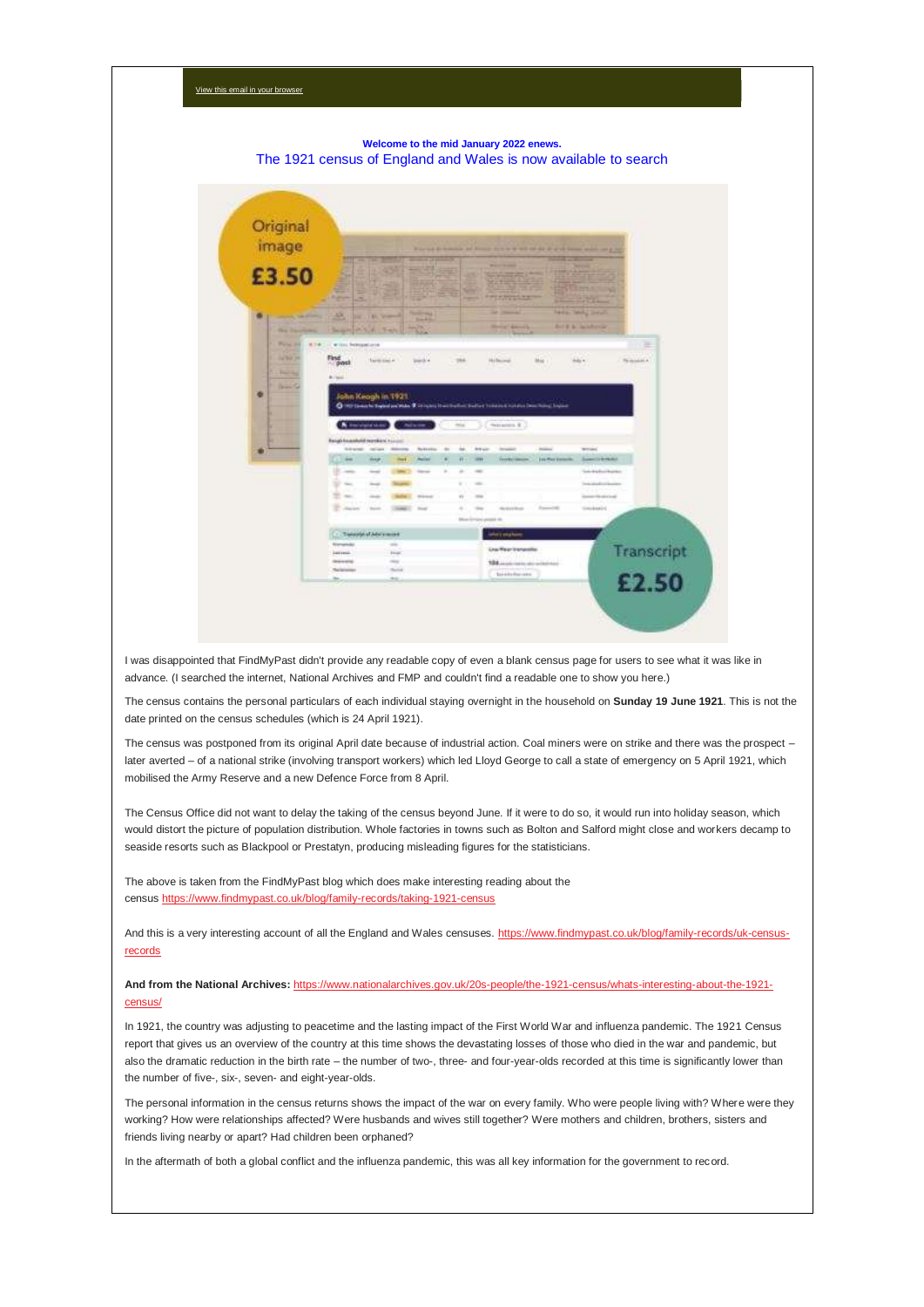# Capturing more information than previous censuses

The 1921 Census provides greater detail than any of the previous censuses, asking additional questions about marital status, employment and education.

- **Divorce**: The 1921 Census is the first census to list 'divorced' as an option for marital status; divorce rates had risen dramatically during and immediately after the First World War.
- **Occupation and employment**: Compared with previous censuses, the questions about employment in the 1921 Census were more detailed. People were asked to state their 'Profession, Trade, or Service' (the equivalent of their modern day 'job title' as before), but also to give the name of their employer and details of their place of work.

This means that for the first time a census showed who people worked with. This gives a brilliant insight into the role that employers played in their communities on both a local and national scale, as well as providing a more detailed picture of different occupation types.

 **Children**: Unlike earlier censuses, the 1921 Census asked for the exact age of children (in both years and months). And following the introduction of the 1918 Education Act, it also asked for the educational status of children aged 15 and younger for the first time.

If you are fortunate enough to live in travelling distance of the three hubs you can access the census online free of charge.The Census is free to research at The National Archives at Kew, The National Library of Wales and Manchester Central Library. From the comfort of your own home, each transcription is £2.50 and copy records are £3.50; and there is a 10% discount for FindMyPast Pro (annual) subscribers.

## [https://www.findmypast.co.uk/1921-census](https://www.findmypast.co.uk/1921-census?fbclid=IwAR12TpUHUUbK4u6JMRw6FU2uNdxvr-ASHwyOgsmULrEEuOoZKCBk7GWM_5U)

Is anyone playing with this census yet? I don't subscribe to FMP, but have created a FMP account which enables me to search the census.

You can find the following info free:

First name(s) Last name Birth year Birth place Parish Registration district County

I opened a new word doc on my laptop, changed orientation to Landscape, and found it's very easy to copy the search results across. Up to 20 lines of results (one page of FMP layout) can be copied in one go.

Some people have copied the results into a spreadsheet. This would enable easier future manipulation of results, but for me a word doc, in alpha order of forename, is fine.

For my study surname GRADWICK there were only 47 results and, because it's unusual, for my search I left all other fields ie forename, date of birth and place fields blank. So, for free, I now the know the location (but not actual street address) of all my 47 living GRADWICKs in 1921 (I should say, all those who have been accurately transcribed by FMP).

For example, someone whose death registration I cannot find, I now know was still alive as at census date 1921.

I did the same with GRATWICK, 182 results, and copied all that data to my own laptop.

Also, hover your mouse over the file image at the end of the line, and it gives you the first names of up to three other hous ehold members at the same address, which, given you don't have the street address (without paying) does give you a bit more data to piece info together.

Some generations of my COLES family were living at two different addresses in Sevenoaks and one in Bromley. By doing separate Coles searches, inserting each location in turn, but no forenames, and hovering over the file symbol, I have been able to trace who was living (or staying) with whom as at census date (but as previously said not the actual address - but I know the addresses anyway).

So don't be put off playing around with the census because you don't want to pay £3.50 per record to see the actual census copy record or £2.50 for the FMP transcription. It's possible to find out good, useful info for no payment.

Myko Clelland of FindMyPast is giving us a Zoom talk about the 1921 census on 27 January - details further down and on our website.

Out of curiosity, I wondered how many England and Wales citizens would be able to find themselves in the 1921 census. More women than men for sure as the ratio is 4.6 females over 100 to every 1 man, according to the Office for National Statistics. [https://www.ons.gov.uk/peoplepopulationandcommunity/birthsdeathsandmarriages/ageing/bulletins/estimatesoftheveryoldincludin](https://www.ons.gov.uk/peoplepopulationandcommunity/birthsdeathsandmarriages/ageing/bulletins/estimatesoftheveryoldincludingcentenarians/2002to2020) [gcentenarians/2002to2020](https://www.ons.gov.uk/peoplepopulationandcommunity/birthsdeathsandmarriages/ageing/bulletins/estimatesoftheveryoldincludingcentenarians/2002to2020)

The figures were last collated as at mid 2020 but there were then 15,120 people, who if they were in England Wales at census date, should be able to find themselves on a census return..

Happy hunting!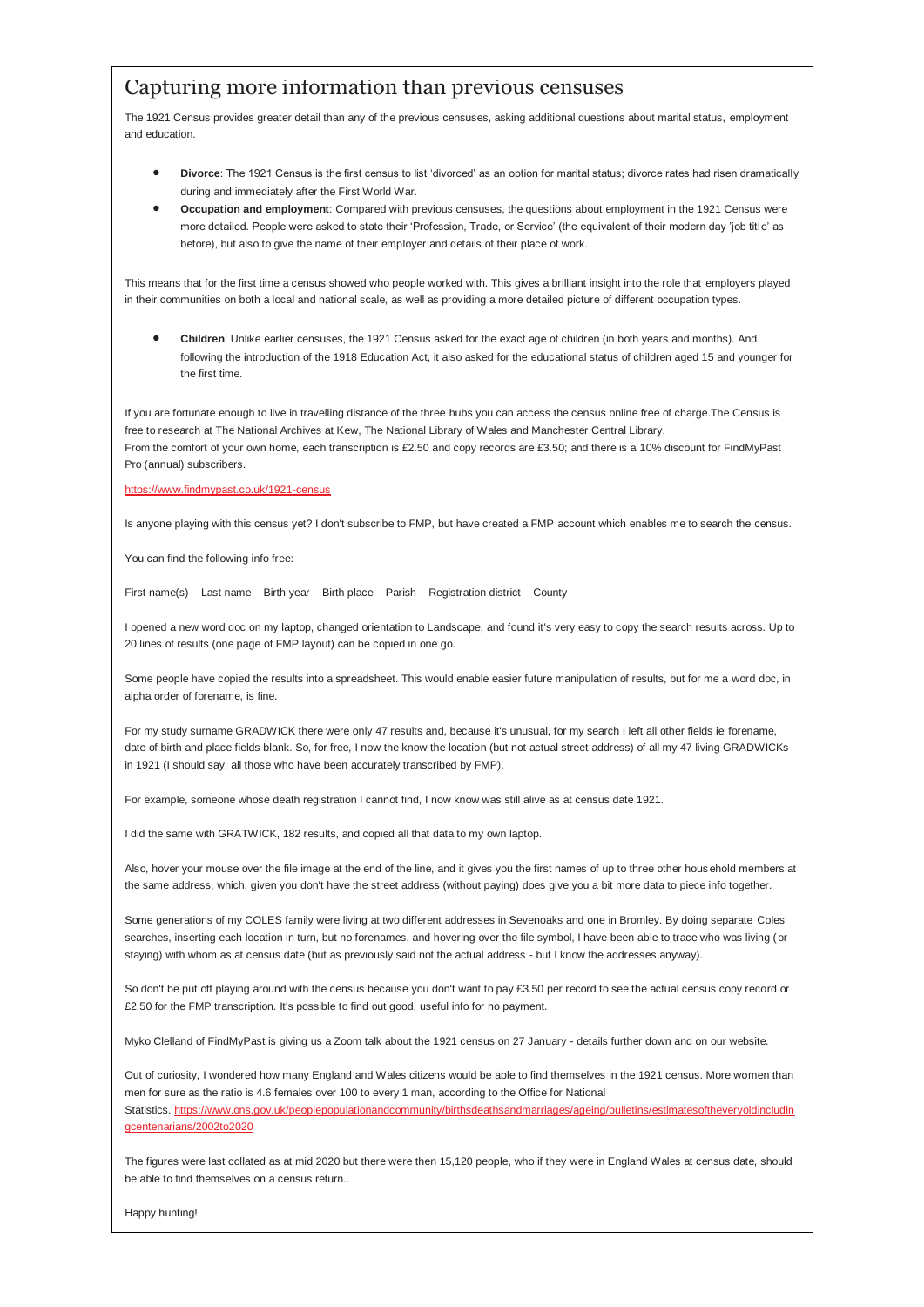

Good news - the library at Joyden's Wood has re-opened for members to do their research on Wednesdays. At present it is open and staffed by library volunteers from midday to 4pm.

Our Society Librarian, Janet, asks those who want to come to book a time slot to prevent overcrowding. Janet's phone number is 01322 384836. Janet has told me that most people come about midday and stay til 3.30pm or so. At the moment there is plenty of space for everyone who has booked.

There are three PCs for research; or you can use your own device but if using your own device you need to join Kent Libraries to be able to log in to the library edition of Ancestry, FindmyPast and other resources.

# **Library at: 80 Summerhouse Drive, Joydens Wood, Kent DA5 2EE**

Parking in nearby roads.

..........................................................

#### **Society Membership Renewal due 1 January and still only £10**

**Members, unless you pay by standing order, please remember your membership renewal which was due 1 January.**

**2021 was an unusual year, but we hope you still felt your £10 subs was a bargain given our programme of talks and workshops, whether in person or** *Zoom,* **and our four quarterly journals.**

<https://www.nwkfhs.org.uk/about/membership/our-membership>

<https://www.nwkfhs.org.uk/shop/nwkfhs-shop/membership>

(this enews is free to members and non members alike).

..........................................................

**Talks** are now either in person at our Dartford and Sevenoaks venues or by Z*oom*. The combined details of *Zoom* and in person talks are in one chronological list below.

The description for each event states clearly whether it is via *Zoom* or an in person talk.

Currently all Workshops remain *Zoom*. **......................................................**

#### *ZOOM* **Talks**

*Zoom* **Talks are free and open to all**. They cannot be pre booked - please just log on via the link in good time.

All times given are UK time.

NWKFHS members who missed a talk, perhaps because you are not in our timezone, note that **some** speakers have allowed their talks to be recorded and recorded talks are saved here - <https://nwkfhs.org.uk/resources/all-other/zoom-talk-videos> note this link only works for paid up members logged into the website. Sometimes speakers have given permission for their talks only to be recorded for a specified amount of time, so members please do check the link.

**...........................................................**

# *Zoom* **Talk Thursday 20 January log in from 7pm for 7:30 start**

**Speaker Sue Gibbons will talk about: "Conserving your family archive"**

This Zoom talk will be hosted by: Pam Goddard.

Sue Gibbons will cover:- General principles for keeping things safe and in good condition. Detailed advice on caring for and storing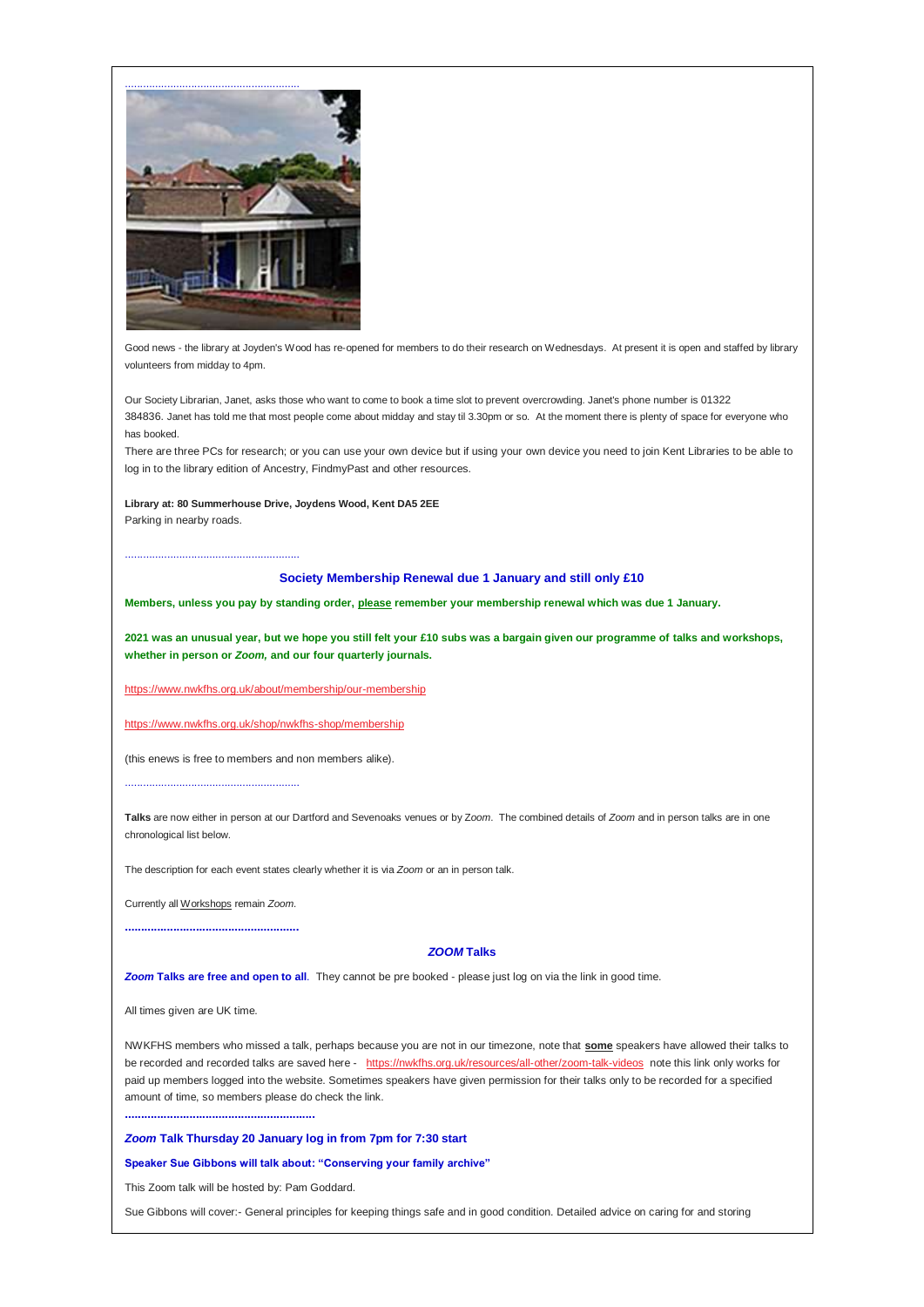documents, photographs and many other items.

Suggestions for preserving your heritage as a book or a website and making plans as to what will happen to it all after your death plus some trustworthy sources for further help and advice.

The meeting will be recorded and may be available for members to view on the website for one month. Please check website for updates.

The *Zoom* host will admit participants up to 30 minutes before the start so they may chat among themselves until the start time.

*Zoom* etiquette means that once the talk commences and until questions at the end, you should mute and un-video yourself to ensure all participants are able to concentrate on the speaker.

It's free to members and non members alike and there is no pre booking.

The *Zoom* link will be put on the website [www.nwkfhs.org.uk](http://www.nwkfhs.org.uk/) nearer the date.

**..................................................................**

#### *Zoom* **Talk Thursday 27 January log in from 7pm for 7:30 start**

#### **Speaker Myko Clelland will introduce the 1921 Census of England and Wales.**

Join Findmypast for an unmissable exploration of the biggest new arrival in family history. After years spent digitising and transcribing this unique snapshot of our recent history, discover the stories and secrets contained within.

Along with the historical context, tips for effective searching and using it to trace elusive relatives, we'll learn how the 1921 Census will help you understand your ancestors' lives better. And your own.

Myko Clelland, Regional Licensing and Outreach Manager, talks about the 1921 England and Wales census, published by Find My Past [www.findmypast.co.uk](http://www.findmypast.co.uk/) on 6 January 2022. This census was taken between two world wars, during a period of economic turmoil and at a time when women had just won the right to vote, so the 1921 Census should provide some fascinating insights about society and how it has evolved over the past 100 years.

A recording of the meeting will be made available on the website for members only at a later date.

The Zoom link will be published on the website [www.nwkfhs.org.uk](http://www.nwkfhs.org.uk/) nearer the date.

**..................................................................**

## **Saturday 5 February Doors Open 9.45am meeting starts at 10.30am at Dartford Branch. Location: Dartford Science and Technology College, Heath Lane, Dartford Kent DA1 2LY**

**Guest speaker DR Helen Allinson of the** *William Barrow's Borden Trust* **will talk about** *a story of death-bed repentance, corruption and help for the poor; 300 years of Kentish history.*

<https://www.thewilliambarrowscharity.org.uk/about-us> and scroll down to read how William Barrow turned from a 'Rachman' landlord to a philanthropist.

The meeting will be led by Janet Rose.

**...................................................................**

Free to NWKFHS members; non members are asked to make a donation towards costs of hall hire and speaker.

There is a large, free car park but it is shared with other users and can be busy at times.

No booking, just turn up.

**Please wear a face covering inside the building unless you are exempt.**

**Thursday 10 February Doors Open 7.15pm Meeting starts 8.00pm talk at Sevenoaks Branch. Location: Otford Village Memorial Hall, High Street, Otford TN14 5PQ (adjacent car park is free in the evening).**

### **Guest Speaker Russell Bowes will give us a very informative talk entitled "***The Capable Mr Brown***" about Lancelot 'Capability' Brown the renowned landscape designer.**

From humble beginnings Lancelot Brown, (c1715 - 1783) son of a land agent and a chambermaid, rose to rub shoulders with aristocracy and royalty - because of his great reputation as a hands on landscape gardener. He was such in demand he had to turn commissions down. Consequently he became a very rich man yet remained approachable and affable. Unfortunately he died a very sudden death when he collapsed and died of a heart attack on his daughter's doorstep.

Buried humbly in Fenstanton churchyard near Cambridge his landscapes are his lasting legacy. Free to NWKFHS members; non members are asked to make a donation towards costs of hall hire and speaker.

No booking, just turn up.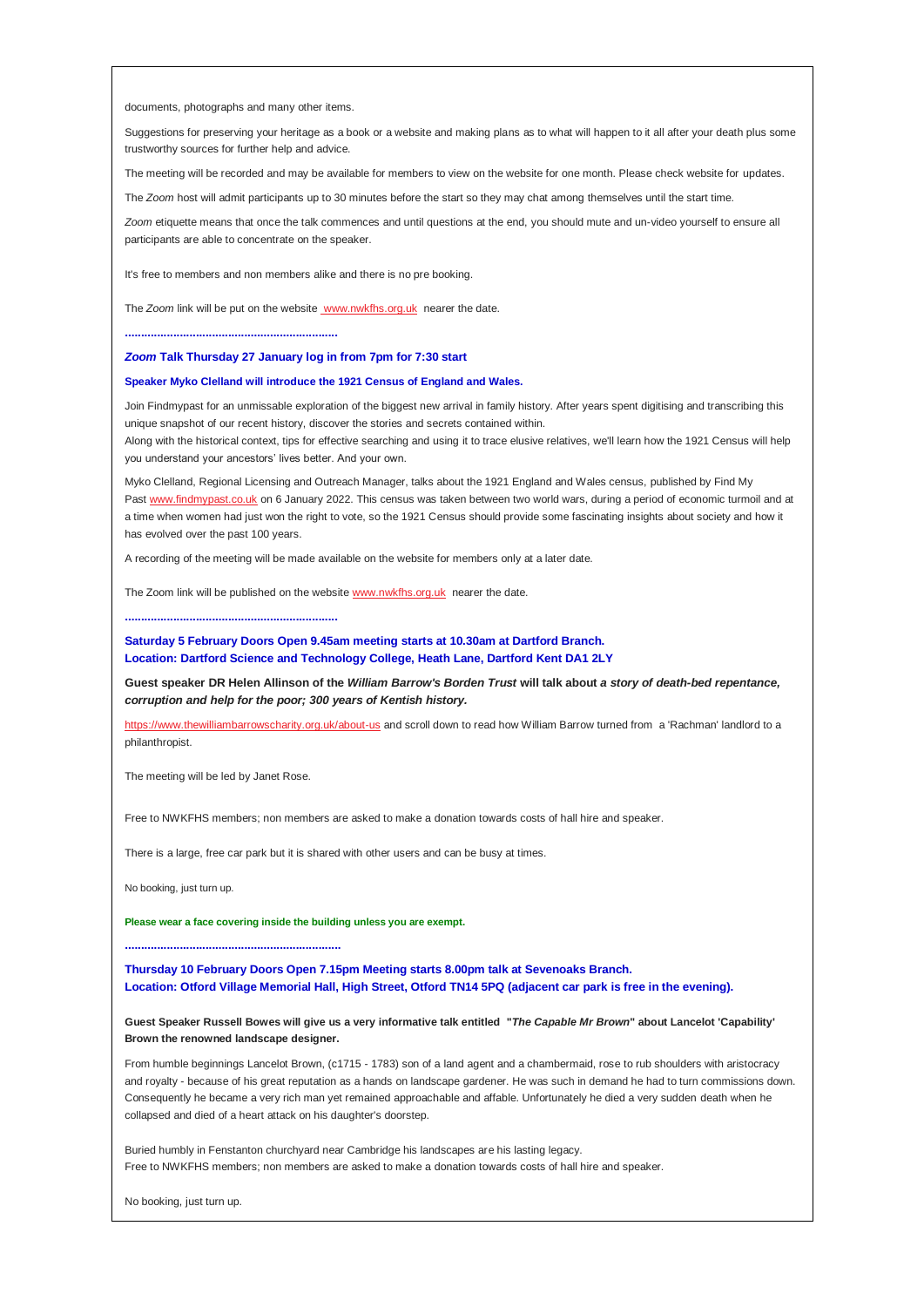Free parking in the evenings at the adjacent large car park.

#### **Please wear a face covering inside the building unless you are exempt.**

**..................................................................** *Zoom* **Talk Saturday 19 February log in from 10am for a 10.30 start**

# **Guest Speaker Dr. Penny Walters "Searching for ancestors when adopted"**

People have gaps in their personal history and want to find out about their biological family. This talk will discuss the practical realities, excitement and pain of researching a "new" family, also looking at information revealed through DNA testing. Penny will also reflect on her own adoption story.

Zoom host: Pat Gooding

The Zoom link will be published on the website [www.nwkfhs.org.uk](http://www.nwkfhs.org.uk/) nearer the date.

#### *ZOOM* **Workshops, Special Interest and Discussion groups**

*Zoom* **Workshops (including Discussion Groups and Writing Groups)** have a maximum number to allow all attendees to participate, and are restricted to paid up North West Kent FHS members only. Workshops last for 2 hours.

If any Society members missed a workshop which they would have liked to attend, or it filled up, see here for videos of some past workshops: <https://nwkfhs.org.uk/events/workshops/past-zoom-workshop-videos>

Please note that booking is essential.

**..................................................................**

Note the above link will only work for Society members logged into the website.

**January 19 DNA Discussion Group Laura Lincoln 10.30am-12.30pm**

## **January 26 Breaking Down Brickwalls David Cufley 7.30pm-9.30**

Anyone wishing to attend, please email your, 'brickwall' by the 12th January to allow sufficient time for queries to be looked at. Please provide a name/topic and some background information.

#### **February 2 Medieval Records Part 1 David Cufley 7.30pm - 9.30**

**Some online Medieval records and records after 1485**

A look at some online sites with medieval records and information. Followed by the use of Manorial records to overlap the start of parish registers post 1538, a case study of methodology.

Capacity: 15

#### **February 9 Discussion Group Carolyn Barclay 10.00am-11.45**

The Good, The Bad and the Ugly. Should we forget our troublesome ancestors? Capacity: 12

**February 16 Writing Group Leader Pauline Heathcote 10.30am-midday**

# **February 16 Powerpoint presentations David Cufley 7.30pm-9.30**

How to do a Family History Presentation using Power Point.

**----------------------------------------------**

A workshop to explain how to use Microsoft's Power Point presentation software, part of the Office suite of programmes. You can use Power Point to show your family history diagrams and pictures to the family either face to face on your laptop or via zoom, also if you want to talk to other family historians or lead a workshop. This software will give you the tools to explain the research you have done. You can even animate your slides or add crashes, bangs, whistles or music to create interest! Capacity: 15

**February 23 DNA Discussion Group Laura Lincoln 10.30am-midday**

**Many, many thanks to workshop coordinator Carolyn Sekulowicz-Barclay (taking over from Pam Goddard) for arranging our exciting programme of workshops, and to the workshop leaders.**

**Society members please email Carolyn for the link / code to enable you to attend any of the above Workshops and Discussion Groups.** [workshop.booking@nwkfhs.org.uk](mailto:workshop.booking@nwkfhs.org.uk?subject=NWKFHS%20Workshops)

**Carolyn would like to hear from you if you have topic requests for workshops or want to suggest different dates or times.**